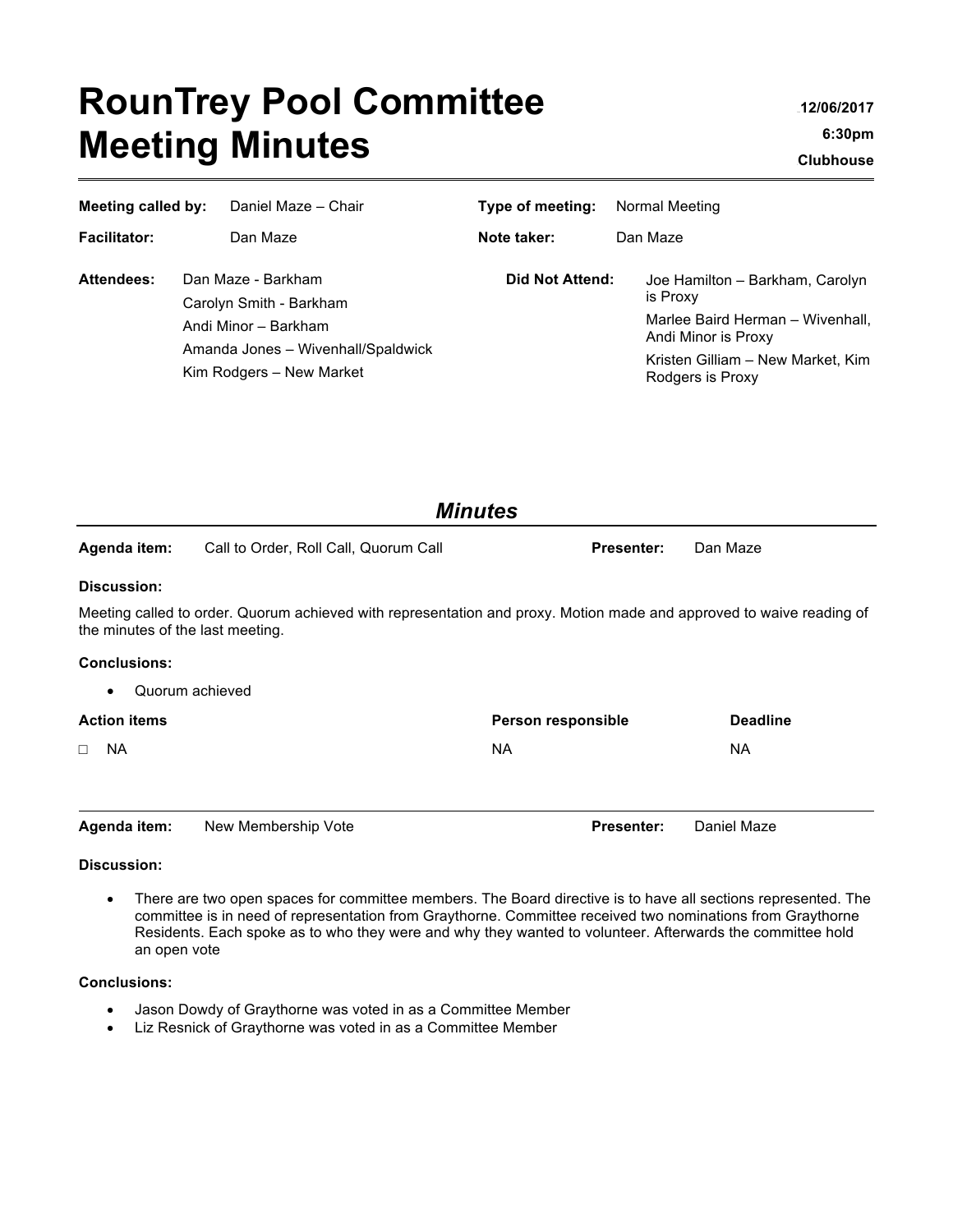#### **Agenda item:** Organization of Committee into Subgroups **Presenter:** Daniel Maze

#### **Discussion:**

• The past year sees broad "buckets" of work. The committee proposes to define these buckets and assign a member responsible to oversee. The assigned member is not responsible for completing all the work, but to guide the process of getting the work completed.

#### **Conclusions:**

- Operations and Life Guards Daniel Maze is assigned
	- o Liaison with Swim Club Management
	- o POC for issues related to Lifeguards, Facilities, and Operations
- Communications and Registrations Marlee is assigned
	- o Oversee registration and updated access records
	- $\circ$  Oversee the timely communications to residents regarding pool items and issues
- Maintenance Jason Dowdy and Dan are assigned
	- $\circ$  Oversee the general upkeep and repairs of the pool. Flag found issues to appropriate parties
- Swim Team Amanda Jones is Assigned
	- o Identify path to install swim team for RounTrey Residents
	- o Champion swim club to Parent Volunteers and resident swimmers
	- o Organize volunteer group necessary to operate and fund swim team
- Contracts and Finance Carolyn is assigned
	- o Keeper of Swim Club pool contract. Lead person for renewal talks
	- o Oversee overall budget income and expenses
	- o First look at proposed expenditures and recommend either no purchase or pass to Board for consideration

**Agenda item:** Address Operational Issues from Last Season/Swim Club **Presenter:** Daniel Maze Meeting

#### **Discussion:**

- Daniel Maze met with the Swim Club Director to discuss issues from last season and how to address for next season. Items discussed:
	- o Failure to Check-in/Check-in Area:
	- o Failure to Life Guard
	- o Failure to Clean

#### **Conclusions:**

- Check-in:
	- o Residents are responsible to self-check-in
	- o Sandwich Board in walkway has been effective elsewhere
- Failure to Lifeguard
	- o Swim Club to assign an experienced manager
	- o Swim Club provide contact information to Chair and will address any issues in a timely manner
	- o Swim Club will install NEST cameras if still an issue
	- o Swim Club Suggest placing pictures of guards with names at check-in station for easy reporting
- Failure to Clean
	- $\circ$  Lifeguards required to keep checklist of chemical checks. Books will be open to committee to spot check
	- $\circ$  Swim Club will enforce bathroom cleanliness checklist. Expectations is a deep cleaning nightly with hourly "quick checks" during the day
- Research cost for potential purchase:
	- o Sandwich board for check-in
	- o Shelves/Cubby for check in area to house life guard equipment. Will keep ae tidy and professional
	- o White Board/Communication Board to hang inside check-in area. Will house lifeguard pictures and names, chemical readings, etc.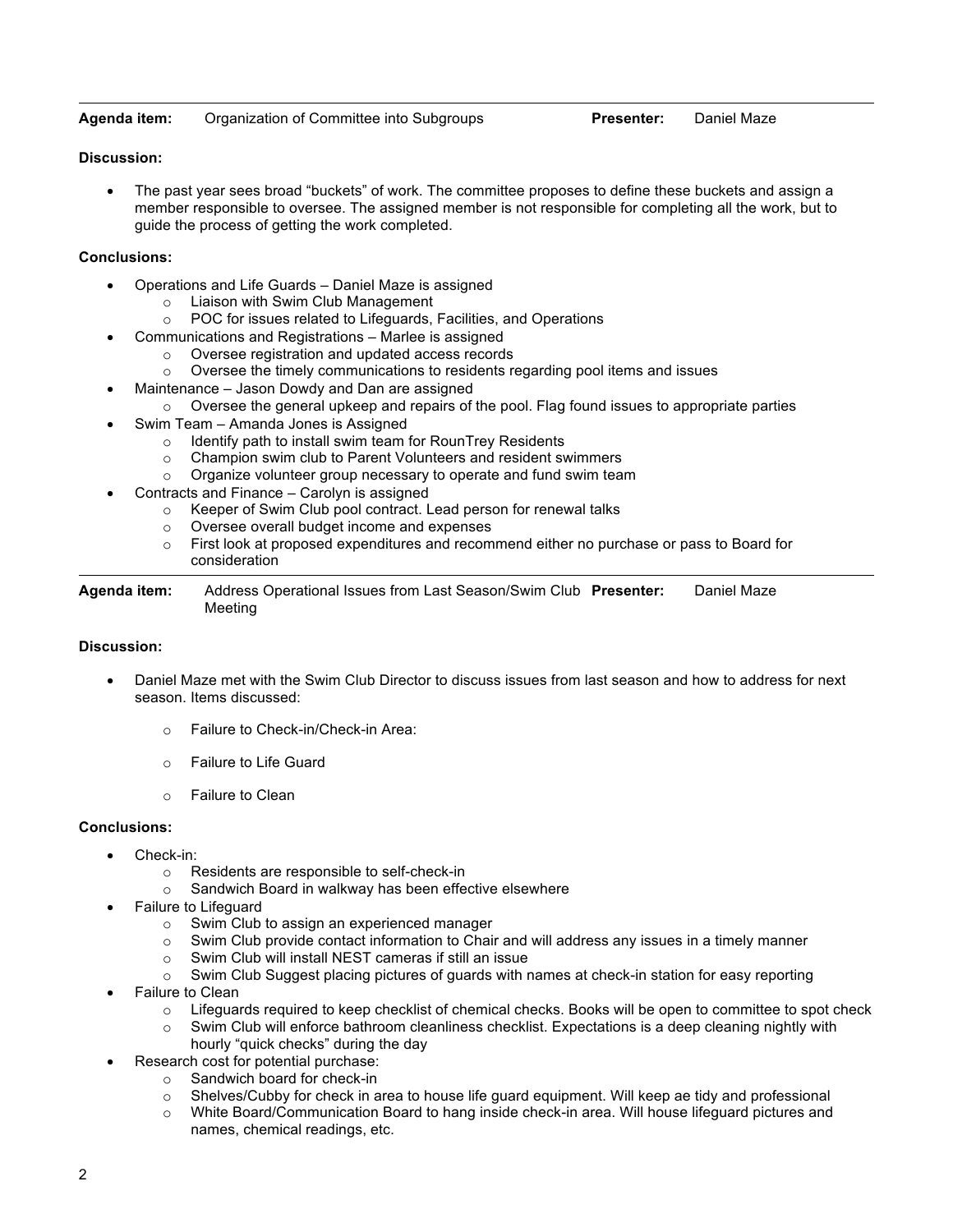- $\circ$  Water Cooler/Gatorade type cooler for ice water for lifeguards. Will remove excuse to enter clubhouse for water
- o Mini-Fridge at check-in for lifeguard lunches. Will remove excuse to enter clubhouse
- o Different stools for life guard at check in. Will promote attentiveness and more appropriate then "tall pool chairs" current in use.
- Forward Request to Board:
	- $\circ$  Residents and Lifeguards have voiced concern there is no outdoor water fountain. Will submit request to developer to build

| Aqenda item: | Swim Team Research and Recommendations | <b>Presenter:</b> | Amanda Jones |
|--------------|----------------------------------------|-------------------|--------------|
|              |                                        |                   |              |

#### **Discussion:**

• Committee followed two paths to a successful Swim Team start up: "Build it" or "Merge". RounTrey could opt to build a Swim Team from the ground up or the potential exist to "merge" with Water Mills existing Swim Team.

#### **Conclusions:**

- Committee Recommends the pursuit of merging with Water Mill's existing swim team versus building a RounTrey only swim team based upon the conclusions listed:
	- o Build It:
		- § PROS:
			- Would be RounTrey swim club exclusively
			- Increased sense of community pride
			- Home meets would be held at RounTrey Pool
			- 100% control of all decisions rest with our neighborhood
			- 100% of raised funds would go to support the RounTrey team
			- § CONS:
				- Need to raise ~\$20,000 from resident fund raising activity for initial start
				- Initial volunteer infrastructure needs to be created
				- Realistic timeline to achieve money and infrastructure goals is 3 years before first meet held
				- No physical structure at neighborhood pool to house swim team equipment
				- 100% of volunteer hours borne by RounTrey neighbors alone.
					- o Significant non-meet volunteers needed to start up team
					- o 60-70 volunteers needed for 50 family PER MEET volunteer requirement
				- Local Swim League is near capacity. If we do not join soon, there is high risk we have
				- to join a league that requires travel to outlying areas to compete
	- o Merge: § PROS:
		- Near Turnkey. Water Mill has an established swim team with equipment.
		- Experience: Water Mill has experience with co-hosting teams in the past.
		- Relationship: RounTrey has a strong relationship with Water Mill swim team.
		- Many RounTrey residents are already swimming on the Water Mill's team.
		- Water Mill is already a member of a local swim league. Will not require extensive travel to compete
		- 50 person volunteer PER MEET requirement spread among more houses.
		- § CONS:
			- Swim meets would be held at Watermill as it is not practical to transport equipment on a per meet basis
			- A merged team requires merged decision making
			- We would support fund raising efforts for the team, which some people may perceive as 'Watermill's team".
			- We have not yet received an official offer from Water Mill to merge. We are merely exploring the idea.
	- o Next Steps:
		- § Committee to approach Water Mill Head Coach to formally explore feasibility of joining and under what terms
		- Committee to prepare information session for residents
		- § Volunteer Sign-Up session created
		- § Swimmer Sign Up Sessions created
		- Establish Goals and Timelines to establish RounTrey only swim team